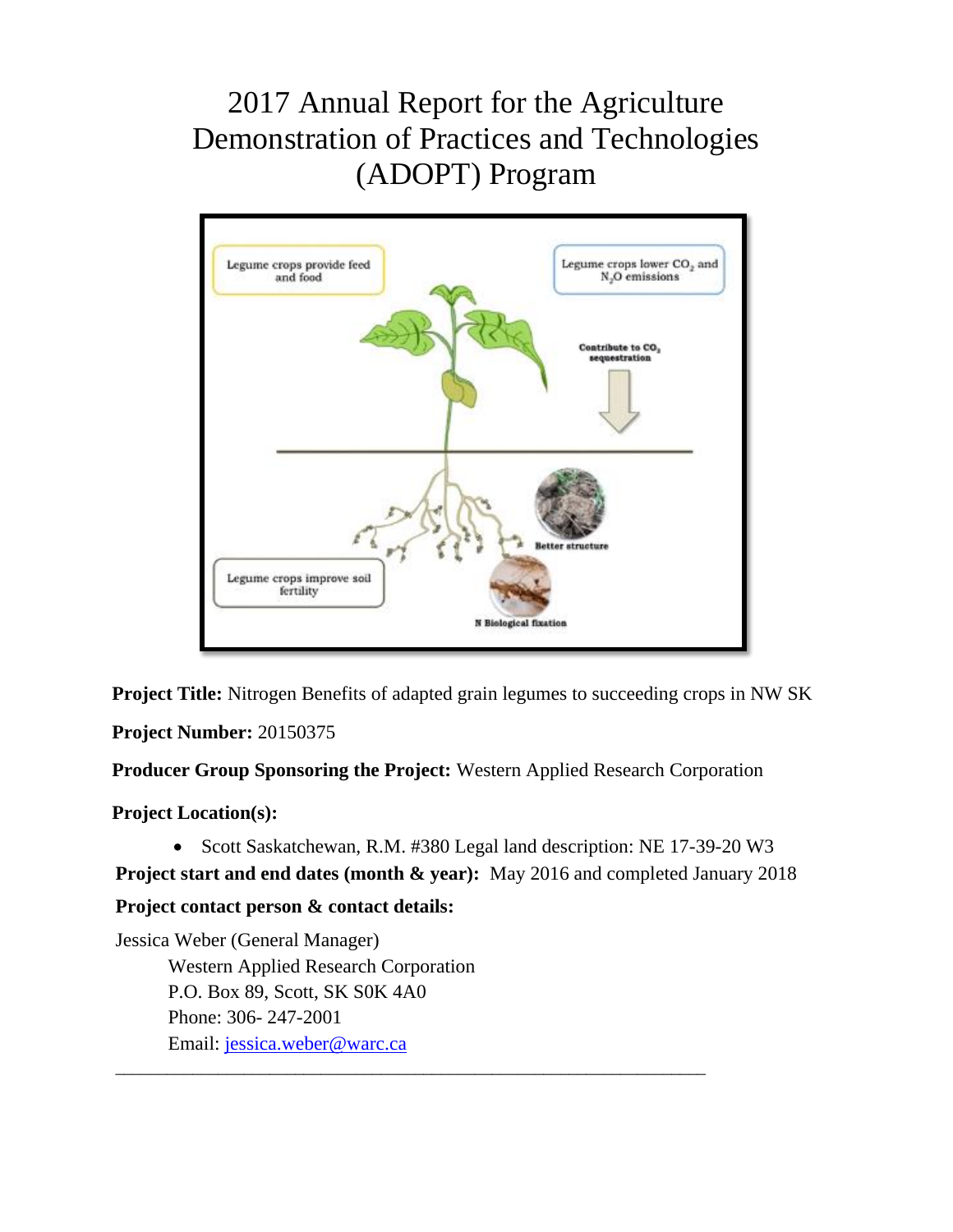## **Objectives and Rationale**

#### **Project objectives:**

The objective of this experiment was to determine the contribution of legume crops to soil nitrogen and succeeding crop yield.

#### **Project Rationale:**

Nitrogen-fixing legume crops offer many rotational benefits in a cereal dominated crop rotation, and annual grain legumes have the potential to offer additional benefits related to their N-fixing capabilities. Thus, benefits of grain legumes in annual crop rotations include soil nitrogen (N) contributions plus non-N rotational benefits. Non-N benefits include the interruption of disease cycles, reduced weed populations, and increased availability of other nutrients, improved soil structure, and release of growth substances from legume residue (Przednowek et al. 2004). A comprehensive study on rotational benefits of several grain legumes including field pea, dry bean, lentil, and chickpea was conducted in the semiarid zone of the Canadian prairies (Miller et al. 2002). Also, researchers in other parts of Canada and the world have reported significant rotational benefits contributed by other annual grain legumes such as soybean (Ding et al. 1998) and chickpea (Marcellos et al. 1998). Production of grain legumes has increased in western Canada in recent years and there is a recent need to add faba bean in rotations around NW SK. Other than peas and lentils, most legume crops are low in acres; therefore, there is a need to demonstrate their contribution to the N budget of subsequent crops. Legumes that were included in this study were faba bean, chickpea, soybean, lentils, and peas for which their rotational benefits have not been evaluated for NW SK. In order to focus on the apparent N benefits of the annual grain legumes, flax was chosen as the non-legume reference crop in this study. The intent of the study was to compare the rotational benefits of five annual grain legumes and an annual non-legume reference crop on a subsequent wheat crop in NW SK. Information on N benefits from legume stubble under NW Saskatchewan conditions is necessary to develop a more accurate fertilizer recommendation for crops that will be grown on the legume stubble in rotation.

\_\_\_\_\_\_\_\_\_\_\_\_\_\_\_\_\_\_\_\_\_\_\_\_\_\_\_\_\_\_\_\_\_\_\_\_\_\_\_\_\_\_\_\_\_\_\_\_\_\_\_\_\_\_\_\_\_\_\_\_\_\_\_\_\_\_\_\_\_\_\_\_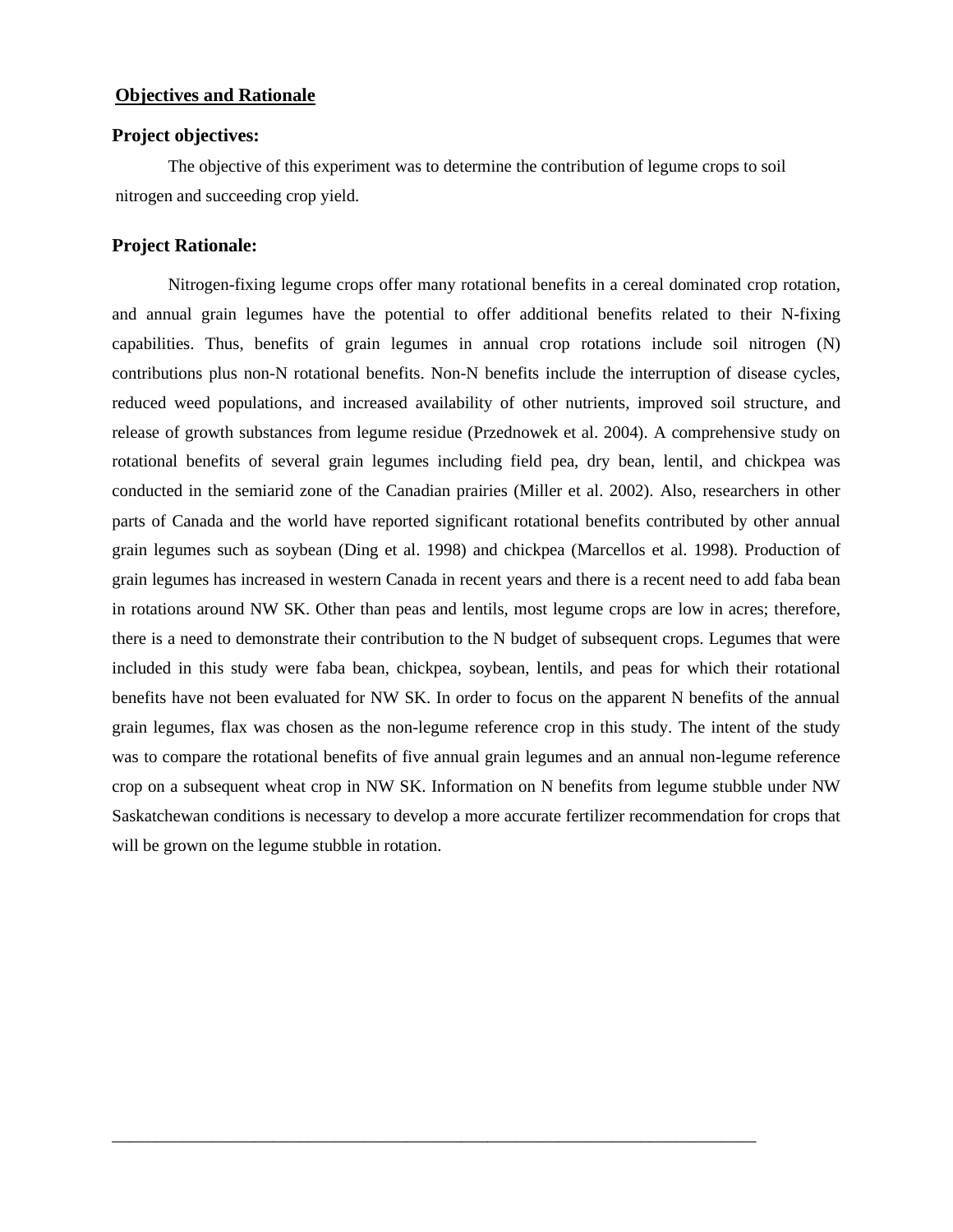#### **Methodology and Results**

## **Methodology:**

This demonstration was conducted at the AAFC Scott Research Farm in 2016 and 2017 growing season, where wheat was seeded on the 2016 legumes and flax stubble. A randomized complete block design with four replications was used in both growing seasons. There were six treatments (five legume crops and a non-legume crop) (Table 1). Fertilizer was applied to the non-legume (flax) and all the legumes were inoculated with their respective registered inoculants at recommended rates at seeding in the 2016 growing season (see Appendix A for complete agronomic details). Pesticides were also applied as and when they were required in both years. Plots were harvested at separate dates based on their maturity in 2016 but in 2017 growing season, all the wheat plots were harvested at the same time after desiccation. Soil analyses were done prior to seeding and after harvest to determine the residual soil nitrogen (N) when the soil temperature was not rife for further mineralization. Following visible rows, spring plant densities were assessed for both crops to determine if each crop has attained its recommended plant stands. This was assessed by counting two 1 m rows in the front and back of the plot for a total of four rows per plot. The average of the four rows was converted to plants m-2 based on 10-inch row spacing.

All treatments were straight-combined using a wintersteiger plot combine after .The grain was cleaned and corrected to the required moisture content of 14.5 % in 2017.

| <b>Treatment</b> | 2016 Crop type    | 2017 Crop type             |  |  |
|------------------|-------------------|----------------------------|--|--|
|                  | Non-legume (flax) | Wheat on flax stubble      |  |  |
| $\overline{2}$   | Faba bean         | Wheat on faba bean stubble |  |  |
| 3                | Peas              | Wheat on peas stubble      |  |  |
| $\overline{4}$   | Chickpea          | Wheat on chickpea stubble  |  |  |
| 5                | Lentils           | Wheat on lentils stubble   |  |  |
| 6                | Soybean           | Wheat on soybean stubble   |  |  |
|                  |                   |                            |  |  |

**Table 1:** Demonstration treatment list for 2016 and 2017 growing seasons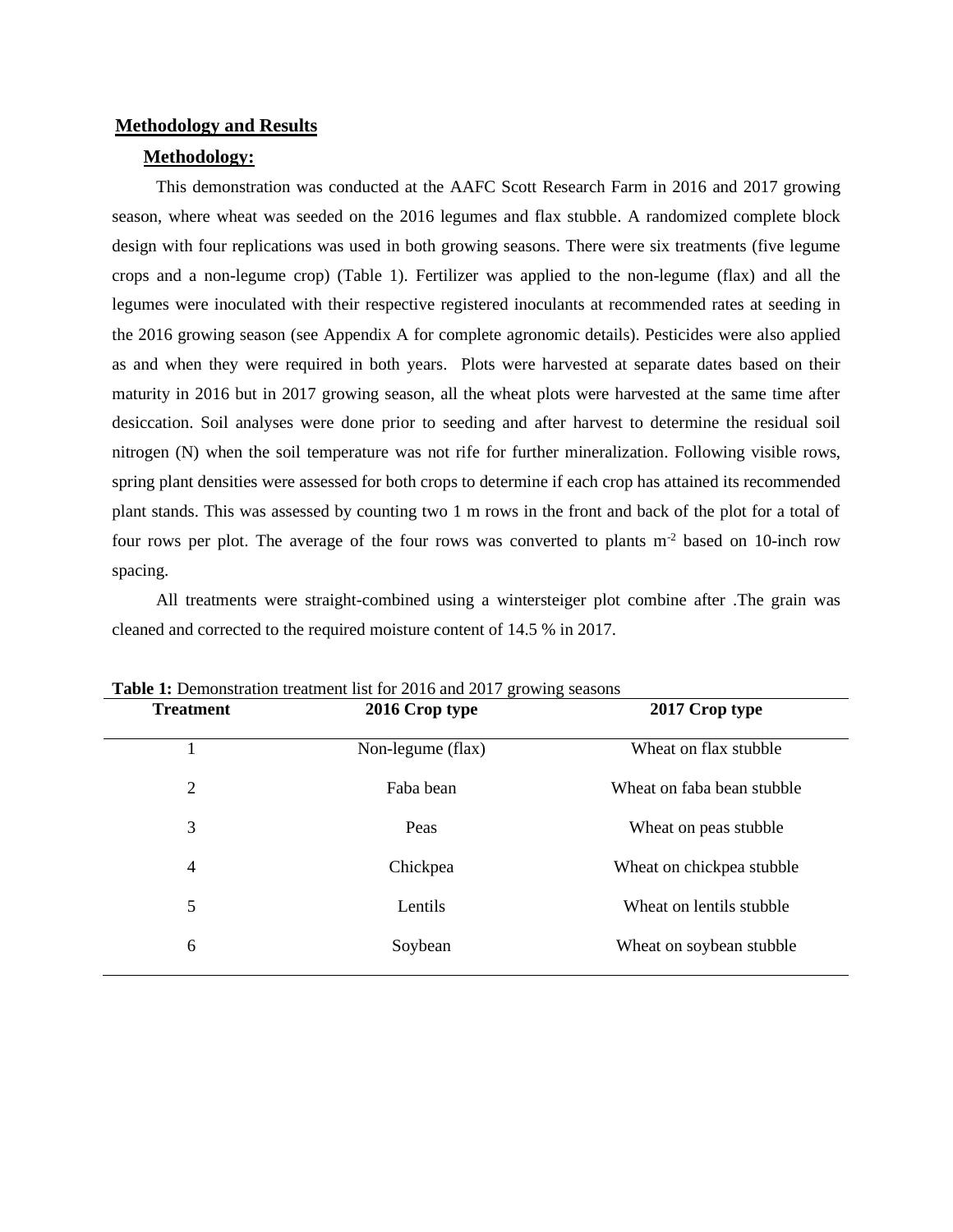# **Data Collection:**

Residual soil nutrients levels were collected prior to seeding legumes and prior to seeding wheat. Plant densities were determined by counting numbers of emerged plants on 2 x 1-meter row lengths per plot approximately two (WAE). Yields were determined from cleaned harvested grain samples and corrected to 14.6% moisture content. Several seed quality indicators were conducted including grain protein, thousand kernel weights (TKW), and bushel weight (BW). Grain N content, total grain N yield and legume N credit were also collected (grain N yield after legume- grain N yield after flax/1000 kg/ha). Weather data was recorded from the online database of Environment Canada weather station.

# **Growing Conditions:**

The 2017 growing season started with great soil moisture in April and May with 30.9 mm and 69 mm of precipitation, respectively. Midseason growing conditions in June and July were very dry with 51% and 68% less precipitation compared to the long-term average. Throughout the growing season, the temperature was very similar to the long-term average. Frost occurred on several occasions with a nightly low of -0.02 °C, -1.6 °C, -2.7 °C on May 15<sup>th</sup>, 16<sup>th</sup> and 18<sup>th</sup>, respectively. Growing degree days were higher than the long-term average for the months of May and July and lower for the remaining months (Table 2).

| Year                  | <b>April</b> | <b>May</b> | June  | July  | <b>August</b> | Sept. | Average |
|-----------------------|--------------|------------|-------|-------|---------------|-------|---------|
|                       |              |            |       |       |               |       | /Total  |
|                       |              |            |       |       |               |       |         |
| 2016                  | 5.9          | 12.4       | 15.8  | 17.8  | 16.2          | 10.9  | 13.2    |
| 2017                  | 3.0          | 11.5       | 15.1  | 18.3  | 16.6          | 11.5  | 12.7    |
| $Long-termz$          | 3.8          | 10.8       | 14.8  | 17.3  | 16.3          | 11.2  | 12.4    |
| -Precipitation (mm)-- |              |            |       |       |               |       |         |
| 2016                  | 1.9          | 64.8       | 20.8  | 88.1  | 98.2          | 22.2  | 296     |
| 2017                  | 30.9         | 69.0       | 34.3  | 22.4  | 53            | 18.9  | 228.5   |
| $Long-termz$          | 24.4         | 38.9       | 69.7  | 69.4  | 48.7          | 26.5  | 277.6   |
| Growing Degree Days-- |              |            |       |       |               |       |         |
| 2016                  | 58.9         | 224.9      | 303   | 398.7 | 343.8         | 176.2 | 1505.5  |
| 2017                  | 16.6         | 202.7      | 283.3 | 399.1 | 348.4         | 194.8 | 1444.9  |

**Table 2.** Mean monthly temperature, precipitation and growing degree day accumulated from April to September in 2016 and 2017 at Scott, SK.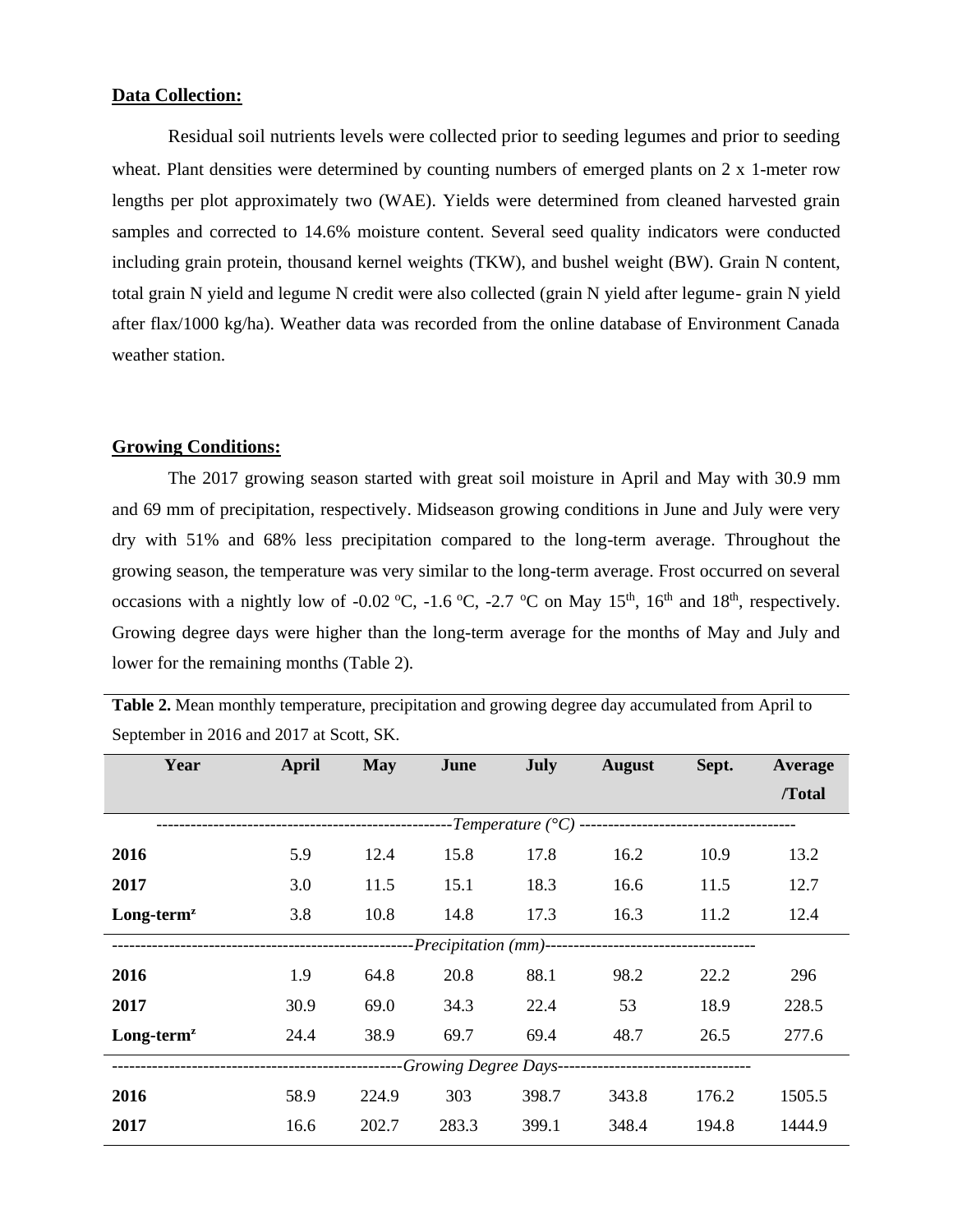| $Long-termz$ |  |  |  | 44 170.6 294.5 380.7 350.3 192.3 1432.4 |  |  |
|--------------|--|--|--|-----------------------------------------|--|--|
|--------------|--|--|--|-----------------------------------------|--|--|

 $\text{z}$ Long-term average (1985 - 2014)

#### **Analysis:**

An analysis of variance (ANOVA) was conducted on plants emergence, yield, thousand kernel weight (TKW), bushel weight (BW), protein content, grain N content, total grain N yield and legume N credit. All the analyses were done using the Mixed Procedure in SAS 9.4. Crop was considered a fixedeffect factor and replication was considered a random effect factor. The assumptions of ANOVA (equal variance and normally distributed) were tested using a Levene's test, and Shapiro-Wilk. The data were normally distributed; therefore, no data transformation was necessary. Treatment means were separated using Tukey's Honestly Significant Difference (HSD) and considered significant at  $P < 0.05$ . Weather data was estimated from the nearest Environment Canada weather station (Table 2).

#### **Results & Discussion:**

#### *Plant density*

Plots were seeded with a target of  $250$  plants  $m<sup>2</sup>$ , as expected no differences among the plots were observed (P=0.9296). Average means of every treatment are shown in Table 3 as a guide.

#### *Grain yield*

Grain yield was expected to show some differences among treatments according to the residual N measured after the growing season in 2016. However, no differences were found regardless of the stubble that the wheat was seeded ( $P = 0.4087$ ). Despite these results, a trend was observed for some of the plots. Wheat seeded on pea stubble had the highest yield followed by lentil stubble (Figure 1). Also, a strong positive correlation was found between grain yield and N credit ( $r= 0.70$ ).

#### *Thousand kernel weight and Bushel weight*

TKW and BW did not differ among all the plots ( $P = 0.1133$  and  $P = 0.8291$ ). Although, a trend was observed for all variables. The plots seeded on flax stubble had the lowest values indicating a slight quality loss for these two variables (Table 3).

### *Grain N content*

Grain N content is calculated as a percentage and this variable did not have any difference among the stubble type. From the raw data, grain N contents ranged from 1.77 to 2.16% with an average mean of 2% for all treatments (Table 3).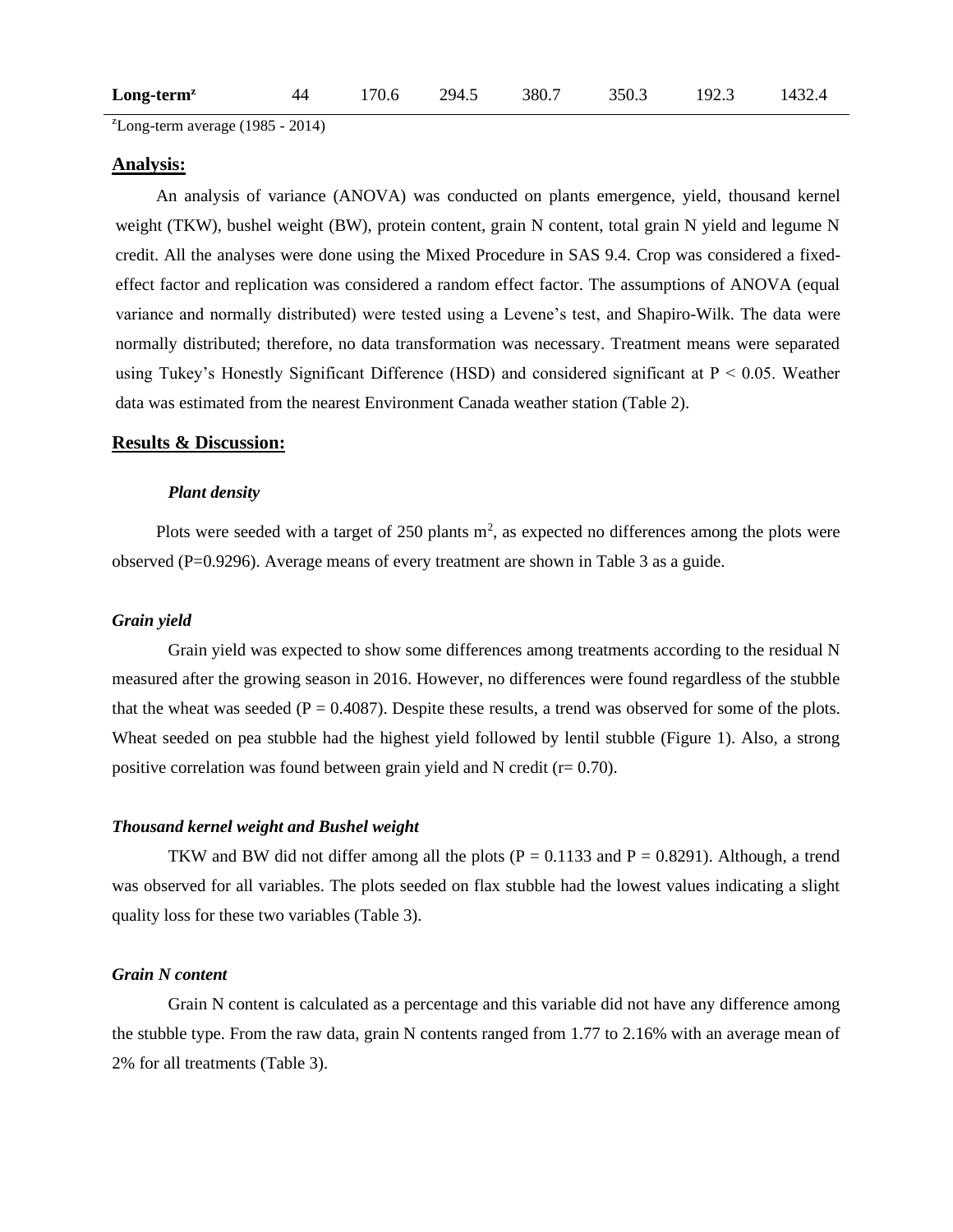## *Grain N yield*

Grain N yield values are calculated by multiplying grain N concentration by grain yield. As grain N content was similar among all the samples results were expected to be similar to grain yield and no differences were found for this variable ( $P = 0.6545$ ), and the same trend as grain yield was observed (Table 3 and Figure 1).

#### *N credit*

N credit in the soil in kilograms per hectare did not have any difference irrespective of the seeded legumes during the 2016 season ( $P = 0.7213$ ). Residual N contents were lower than expected but data shows a trend. Only three legumes returned a positive N credit. Peas with 1.1, lentils with 0.6 kg/ha and faba beans with 0.2 kg/ha (Table 3).

Table 3. Plant density, yield, seed quality (thousand kernel weight and bushel weights), protein, and N contents (grain N, grain N yield and N credit) of wheat seeded in different legume stubble types at Scott, SK in 2017. Values represent means  $(n = 4)$ .

| <b>Stubble Type</b> | <b>Plant</b>             | Yield   | <b>TKW</b> | <b>BW</b> | <b>Protein</b> | <b>Grain N</b> | Grain   | N credit       |
|---------------------|--------------------------|---------|------------|-----------|----------------|----------------|---------|----------------|
|                     | density                  | (bu/ac) | (g)        | (kg/hL)   | (%)            | content        | N yield | (kg/ha)        |
|                     | (plants/m <sup>2</sup> ) |         |            |           |                | $(\%)$         | (kg/ha) |                |
| <b>Flax</b>         | 158.7                    | 52.3    | 35.1       | 16.6      | 10.3           | 1.95           | 6930    | $\overline{0}$ |
| Faba bean           | 156.7                    | 53.9    | 36.6       | 16.7      | 10.2           | 1.97           | 7150    | 0.2            |
| Pea                 | 163.1                    | 60.7    | 36.4       | 16.7      | 10.1           | 1.95           | 7991    | 1.1            |
| <b>Chickpea</b>     | 155.0                    | 50.8    | 35.5       | 16.7      | 10.2           | 2.0            | 6821    | $-0.1$         |
| Lentil              | 162.2                    | 55.8    | 35.5       | 16.7      | 10.2           | 1.99           | 7486    | 0.6            |
| Soybean             | 158.2                    | 50.8    | 36.4       | 16.7      | 10.2           | 2.01           | 6855    | $-0.1$         |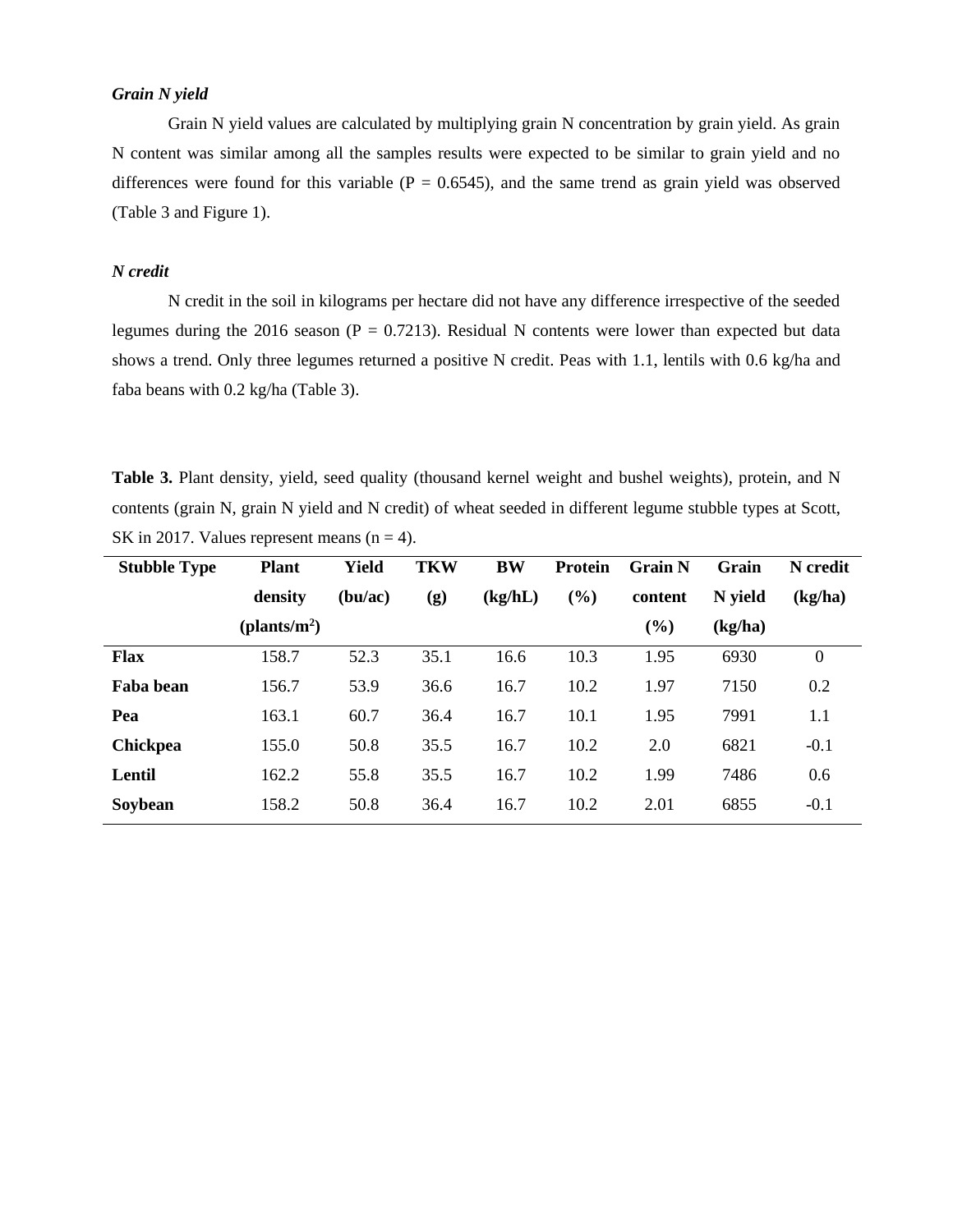

**Figure 1.** Total yield and grain N yield of wheat seeded on flax and five legume stubble types at Scott, SK in 2017.

#### *Effects of legumes on residual soil nitrogen and cereal yield*

Although pulses occupy less area than wheat and canola, they have a strong foothold in Saskatchewan's agriculture and can contribute to meet current and future global protein demands. They are particularly valuable in crop rotations due to their ability to fix N.

Improved cereal grain yields following pulse crops compared to cereal monoculture are well documented with an approximate yield increase for cereals of 54%. However, yield responses can vary from 0 to 100% (Evans et al. 1991; Gan et al. 2003; Miller et al. 2003; Miller and Holmes 2005; Adderley et al. 2006; Krupinsky et al. 2006; Tanaka et al. 2007; Bremer et al. 2011), with the yield increases attributed to both N and non-N benefits (Stevenson and van Kessel 1996a; Stevenson and van Kessel 1996b). For example, Miller et al. (2002) reported a 21 % increase in wheat yields when grown on pulse crop stubble, relative to yields grown on wheat stubble.

However, even when there is a net depletion of N following legume crops, positive N benefits to the yield and grain protein content of subsequent crops may still occur (Soon and Lupway 2008). For instance, by relying on N fixation, pulses spare soil inorganic N for subsequent crops relative to nonlegumes (Jensen 1994; Herridge et al. 1995). This happens when a pulse crop takes up less N than would be required for a non-pulse crop, due to pulse crop N requirements being met via biological nitrogen fixation (BNF). Nitrogen sparing along with the release of mineral N from pulse crop residues can build soil  $NO<sub>3</sub>$  and can supply  $NO<sub>3</sub>$  to subsequent cereal crops (Herridge et al. 1995). For example, Miller et al. (2002) reported a 21 % increase in wheat yields when grown on pulse crop stubble, relative to yields grown on wheat stubble. In Australia, Marcellos (1984) documented a yield benefit on wheat after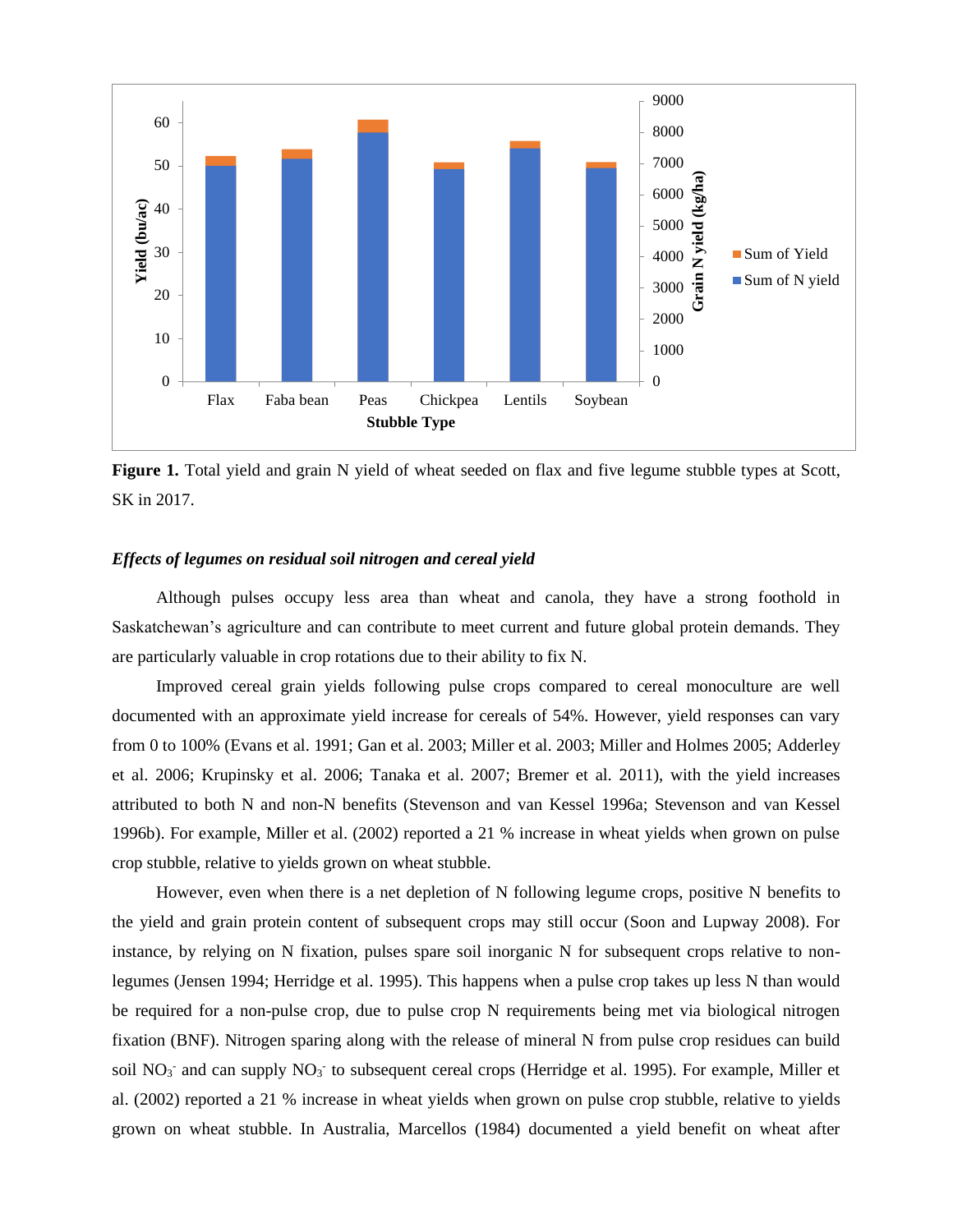legumes. Wright (1990), in North East Saskatchewan, got a positive yield response on barley seeded on pulse stubble. However, studies done in brown and dark brown soils did not have a positive yield response on cereals seeded after legumes (Townley-Smith, 1988; Campbell et al., 1992; Brandt, 1996). The results from this study are in agreement to those mentioned above, as no yield benefit on wheat after pulses in a dark brown soil were recorded. As Beckie and Brandt (1997) suggested, it is possible that an incomplete mineralization can mask the effects of crop yield and nutrient uptake.

 Also, the trend in the residual N among the crops in this study may be due to differences in mineralization rates due to the C and N contents of the crops. For example, studies found that N mineralization from soil and crop residues is negatively correlated to the C to N ratio (Heal et al. 1997; Booth et al. 2005) and positively correlated to N content (Lupwayi and Kennedy 2007), although other residue quality factors (e.g., lignin content) also affect N mineralization (Heal et al. 1997). As a result, N mineralization rates (Soon and Arshad 2002; Lupwayi et al. 2006) and the supply of N to subsequent crops (Soon and Arshad 2004) varies among residues of different crop species. The results of the residual N from the study were lower than anticipated based on previous work on the N fixed by various legumes. Estimates of N fixation based on global averages of pulse crops grown in the Canadian prairies amounted to 58, 86, 51, 107, and 23 kg N ha<sup>-1</sup> for chickpea, field pea, lentil, faba bean, and common bean, respectively (Herridge et al. 2008; Gan et al. 2011). The trend in this study, however, may be due to the higher grain yield in the crops as studies showed that a high proportion of plant N is removed from the field when pulse crop seeds are harvested (Peoples et al. 2009). As a result, the return of N in pulse crop residues to soil can be low (Lupwayi and Kennedy 2007), and may not contribute to a net input of fixed N to the soil (Walley et al. 2007).

Albeit no differences were found among the variables assessed the most commonly used pulses in in rotations in Western Canada Peas and Lentils had the higher N credits and yield for the subsequent crop. The apparent enhanced N availability after pea stubble could be attributed to the greater amount of root exudates produced by pea roots that stimulate mineralization of N (Adderley et al. 2006).

#### **Conclusions and Recommendations:**

Nitrogen is recycled primarily through the decomposition of crop residues that are returned to the soil. Although this study did not result in the anticipated N benefits associated with legumes, there are several advantages associated with a legume based crop rotation that producers could utilize*.* Legume roots can also acidify root zone and solubilize calcium phosphates common in prairie soils, this explains why pulses/legumes are sometimes not highly responsive to P fertilization. The non-N benefits may also include the interruption of disease cycles, reduced weed populations, and increased availability of other nutrients, improved soil structure, and release of growth substances from legume residue. Even though there was not a statistically significant difference for wheat yield, a trend towards a higher yield was observed after seeding peas, lentils and faba beans.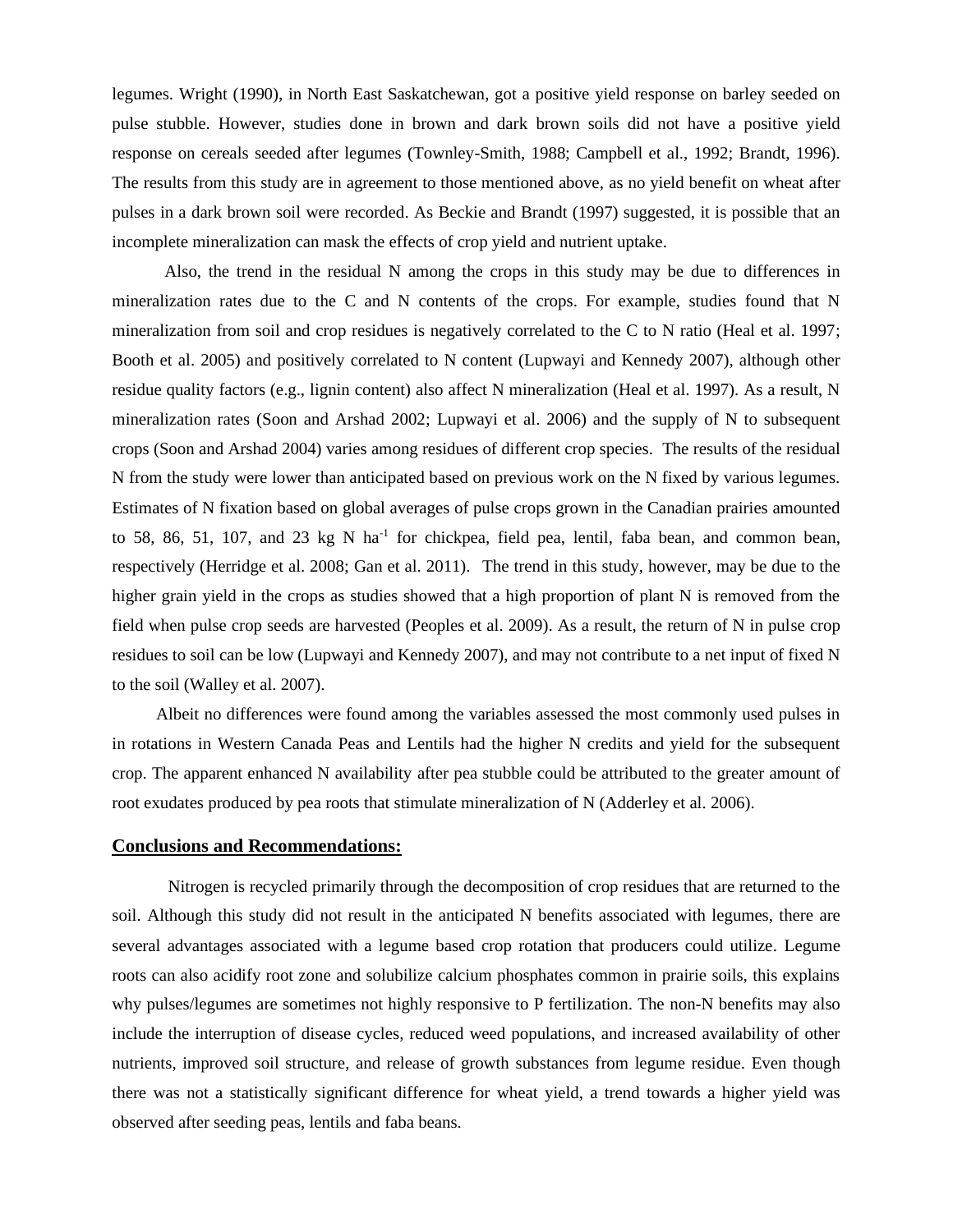We recommend including pulses in the crop rotation, as lentils, peas and faba beans were able to provide a slight residual N benefit. Furthermore, both crops are a viable pulse option as they are adapted to the conditions of Northwestern Saskatchewan.

### **Supporting Information**

#### **Acknowledgements**

We would like to thank the Ministry of Agriculture for funding this project through the ADOPT program. We would like to acknowledge Herb Schell and our summer staff for their technical assistance with project development and implementation.

# **Appendices**

#### **Abstract**

Although pulses occupy less area than wheat and canola, they are very important from an economic and environmental point of view. They are particularly valuable in crop rotations due to their ability to fix N. Apart from their N benefits; legumes can often mobilize and access P already present in the soil. Legume roots can also acidify root zone and solubilize calcium phosphates common in prairie soils. They also offer benefits such as the interruption of disease cycles, reduced weed populations, and increased availability of other nutrients, improved soil structure, and release of growth substances from legume residue. This demonstration was conducted in 2016 and 2017. In 2016 five legumes; faba bean, pea, chickpea, lentil, and soybean and a non-legume; flax were seeded. In 2017, wheat was seeded on the stubble to assess the potential benefits provided by the legumes.

No yield or quality benefits were observed for wheat seeded on various legume stubble types. Although a trend towards an increased yield and quality were observed when wheat was seeded on pea, lentil and faba bean stubble. A small N credit was detected for peas, lentils and faba beans. Faba beans, lentils and peas are already adapted to the conditions of northwestern Saskatchewan makes them a viable alternative for crop rotations.

## **Extension Activities**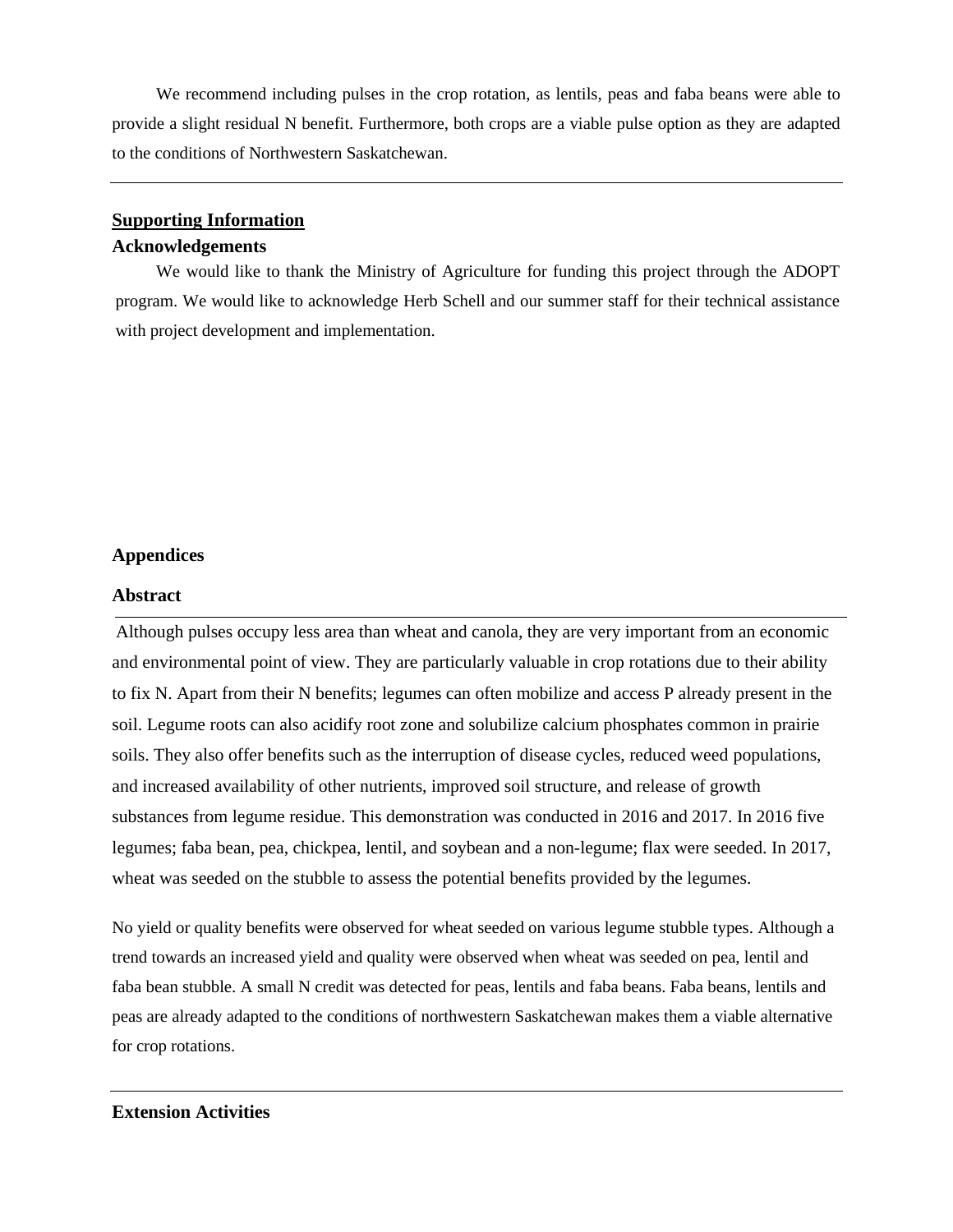This report will be distributed through WARC's website and included in WARC's annual report. In March 2017 summary of results will be discussed with farmers and producers under the topic "*Soil health and rotational benefits"* during WARC's Crop Opportunity Update and a poster presentation will be done at Soils and Crops Conference.

## **Appendix A Agronomic information for 2017 demonstration**

**Table A.1.** Selected agronomic information for the 'Nitrogen benefits of adapted grain legumes to succeeding crops in NW SK' trial at Scott, SK.

| <b>Seeding Information</b>                                 | 2017                                                                         |  |  |  |  |
|------------------------------------------------------------|------------------------------------------------------------------------------|--|--|--|--|
| <b>Seeder</b>                                              | R-Tech Drill, 10-inch row spacing, knife openers                             |  |  |  |  |
| <b>Seeding Date</b>                                        | May 09, 2017                                                                 |  |  |  |  |
| <b>Cultivar and Seeding Rates</b>                          | Wheat; Shaw @ $250$ seeds/m <sup>2</sup>                                     |  |  |  |  |
| <b>Stubble Type</b>                                        | Flax<br>Faba bean<br>Peas<br>Chickpea<br>Lentils<br>Soybean                  |  |  |  |  |
| <b>Fertilizer applied</b>                                  | MAP (11-52-0) @ 100 lbs/ac                                                   |  |  |  |  |
| <b>Plot Maintenance Information</b><br>Pre-plant herbicide | Roundup RT 540 @ 1 L/ac (May 6, 2017)<br>Bromoxynil @ 0.4 L/ac (May 6, 2017) |  |  |  |  |
| In-crop herbicide                                          | Axial @ 0.5 L/ac<br>Infinity @ 0.33 L/ac<br>Ammonium sulphate @ 0.4 L/ac     |  |  |  |  |
| Fungicide                                                  | Caramba @ 400 mL/ac (July 14, 2017)                                          |  |  |  |  |
| <b>Data Collection</b><br><b>Emergence Counts</b>          | June 6, 2017                                                                 |  |  |  |  |
| <b>Harvest Date</b>                                        | September 12th, 2017                                                         |  |  |  |  |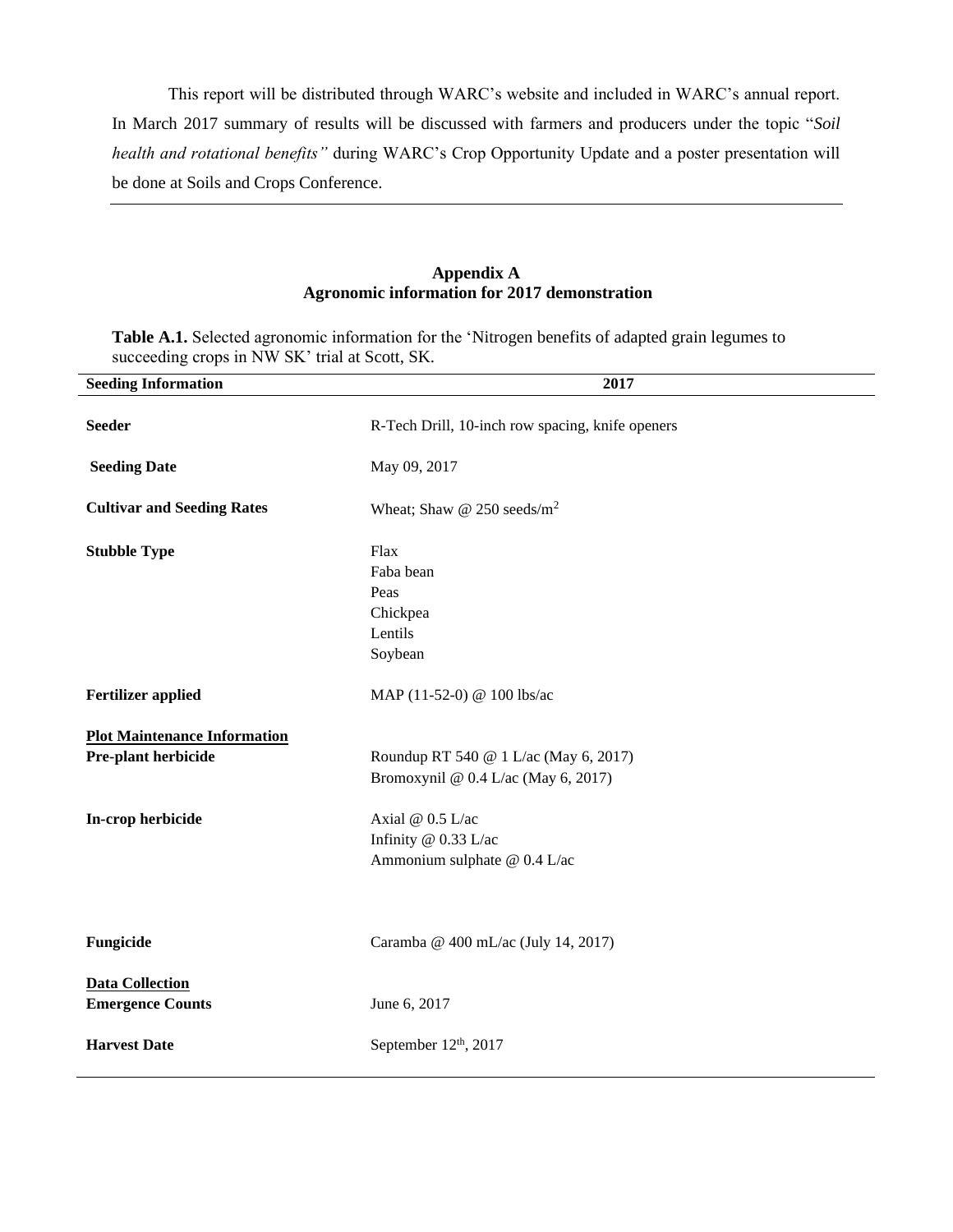## **References**

- Adderley D.R., Schoenau J.J., Holm R.A., Qian, P. 2006. Nutrient availability and yield of wheat following field pea and lentil in Saskatchewan, Canada. J. Plant Nutr. 29:25-34
- Agriculture and Agri-Food Canada, 2015. 2015 Crop variety highlights and insect pest updates. Available at:

[https://www.westernappliedresearch.com/app/download/10130042383/2015+Crop+Variety+Highli](https://www.westernappliedresearch.com/app/download/10130042383/2015+Crop+Variety+Highlights+%26+Pest+Forecasts.pdf?t=1488310509) [ghts+%26+Pest+Forecasts.pdf?t=1488310509](https://www.westernappliedresearch.com/app/download/10130042383/2015+Crop+Variety+Highlights+%26+Pest+Forecasts.pdf?t=1488310509) (Date accessed March 1, 2017).

- Beckie, H. J., Brandt, S. A. 1997. Nitrogen contribution of field pea in annual cropping systems. 1. Nitrogen residual effect**.** Can. J. Plant Sci. 77: 311–322
- Booth, M.S... Stark J.M.,Rastetter E. 2005. Controls on nitrogen cycling in terrestrial ecosystems: A synthetic analysis of literature data. Ecol. Monogr. 75:139-157
- Brandt, S. A. 1996. Alternatives to summerfallow and subsequent wheat and barley yield on a Dark Brown soil. Can. J. Plant Sci. 76: 223-22
- Bremer, E., Janzen H.H., Ellert B.H., McKenzie R.H. 2011. Carbon, nitrogen, and greenhouse gas balances in an 18-year cropping system study on the Northern Great Plains. Soil Sci. Soc. Am. J. 75:1493-1502
- Campbell C.A., Zentner R., Selles F., Biederbeck, V.O., Leyshon, A.J. 1992. Comparative effects of grain lentil-wheat and monoculture wheat on crop production, N economy, and N fertility in Brown Chemozem. Can. J. plant Sci. 72: 1091-1107
- Ding W., Hume D.J., Vyn T.J.,. Beacuchamp E.G.1998. N Credit of soybean to a following corn crop in Ontario. Can J. Plant Sci. 78: 29-93
- Evans, J., Fettel N.A., Coventry D.R., O'Connor G.E., Walsgott D.N., Mahoney J., Armstrong E.L. 1991. Wheat response after temperate legumes in south-eastern Australia. Aust J Agr Res 42: 31–43
- Gan, Y.T., Miller P.R., McConkey B.G., Zentner R.P., Stevenson F.C., McDonald C.L. 2003. Influence of diverse cropping sequences on durum wheat yield and protein in the semiarid Northern Great Plains. Agron. J. 95:245-252
- Gan, Y., Liang C., Hamel C., Cutforth H., Wang H.. 2011. Strategies for reducing the carbon footprint of field crops for semiarid areas. A review. Agron. Sustain. Dev. 31:643- 656
- Government of Saskatchewan. 2016. Crop planning guide 2016. Available at: [http://publications.gov.sk.ca/documents/20/87217-](http://publications.gov.sk.ca/documents/20/87217-Crop%20Planning%20Guide%202016%20web%20final.pdf)

[Crop%20Planning%20Guide%202016%20web%20final.pdf.](http://publications.gov.sk.ca/documents/20/87217-Crop%20Planning%20Guide%202016%20web%20final.pdf) (Date accessed February 28, 2017).

- Hea, O.W., Anderson J.M., Swift M.J. 1997. Plant litter quality and decomposition: An historical overview, In: G. Cadisch and K. E. Giller, editors, Driven by Nature: Plant Litter Quality and Decomposition. CAB International, Oxon, UK. p. 3-30
- Herridge D., Peoples M., Boddey R. 2008. Global inputs of biological nitrogen fixation in agricultural systems. Plant Soil 311:1-18
- Herridge D.F., Marcellos H,. Felton W.L., Turner G.L., Peoples M.B. 1995. Chickpea increases soil-N fertility in cereal systems through nitrate sparing and N2 fixation. Soil Biol. Biochem. 27:545-551.
- Jensen, E.S. 1994. Availability of nitrogen in <sup>15</sup>N-labelled mature pea residues to subsequent crops in the field. Soil Biol. Biochem. 26:465-472
- Krupinsky J.M., Tanaka D.L,. Merrill S.D, Liebig M.A., Hanson J.D. 2006. Crop sequence effects of 10 crops in the northern Great Plains. Agri. Syst. 88:227-254
- Lupwayi N.Z., Kennedy A.C. 2007. Grain Legumes in Northern Great Plains: Impacts on Selected Biological Soil Processes. Agron. J. 99:1700-1709
- Lupwayi N.Z.,. Clayton G.W., O'Donovan J.T., Harker K.N., Turkington T.K., Soon Y.K. 2006. Nitrogen release during decomposition of crop residues under conventional and zero tillage. Can. J. Soil Sci. 86:11-19
- Marcellos H. 1984. Influence of prior crops of chickpeas, faba beans and lupins on wheat. J. Aust. Inst. Agric. Sci. 50: 111-113
- Marcellos H., Felton W.L., Herridge D.F. 1998. Chickpea in wheat-based cropping systems of northern